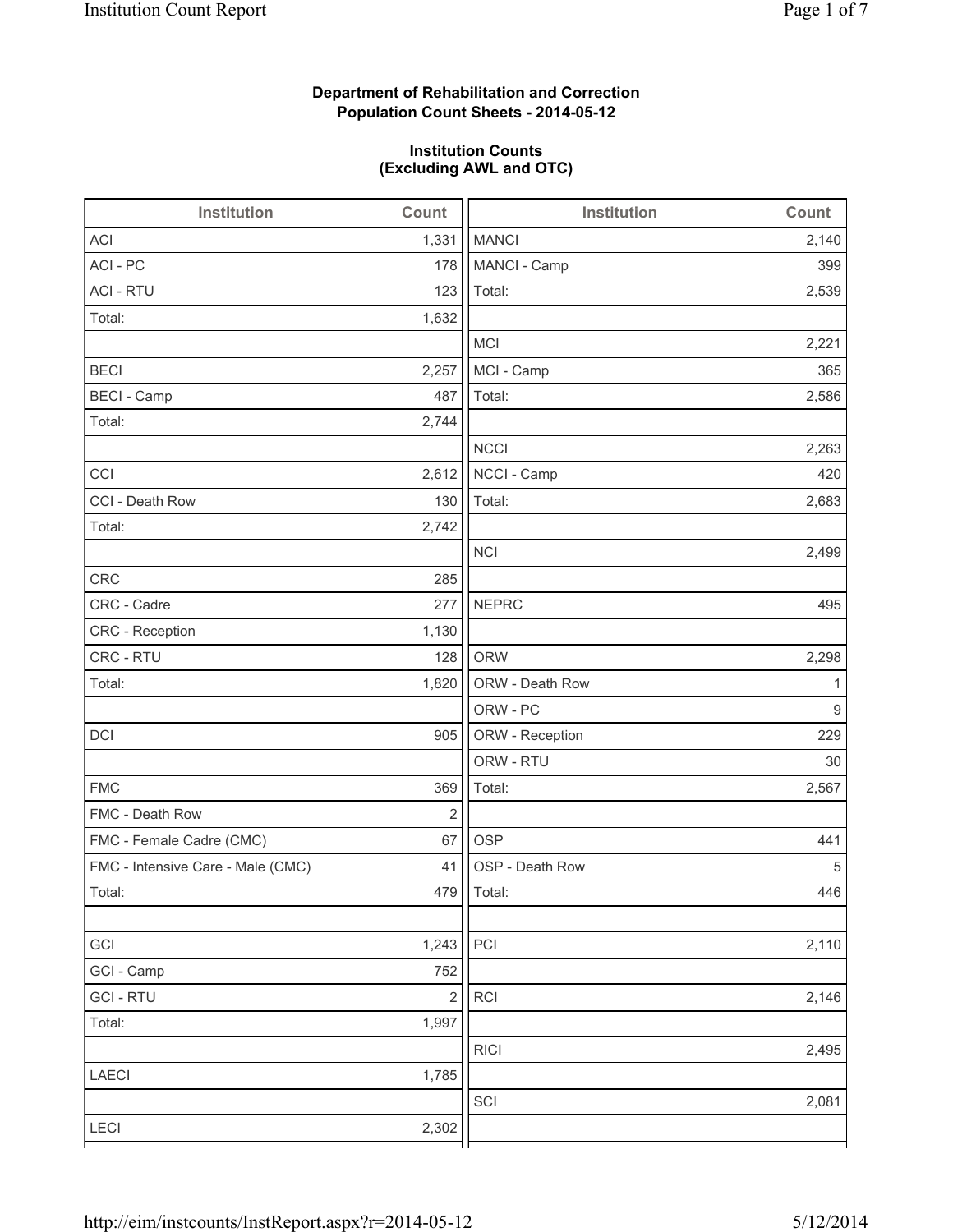| LECI - Camp              | 192   | SOCF           |                          | 1,059  |
|--------------------------|-------|----------------|--------------------------|--------|
| Total:                   | 2,494 | SOCF - RTU     |                          | 63     |
|                          |       | Total:         |                          | 1,122  |
| <b>LOCI</b>              | 2,269 |                |                          |        |
|                          |       | <b>TCI</b>     |                          | 1,104  |
| <b>LORCI</b>             | 180   | TCI - Camp     |                          | 431    |
| LORCI - Cadre            | 228   | Total:         |                          | 1,535  |
| <b>LORCI - Reception</b> | 1,133 |                |                          |        |
| Total:                   | 1,541 | <b>TOCI</b>    |                          | 1,039  |
|                          |       |                |                          |        |
| <b>MACI</b>              | 1,013 | <b>WCI</b>     |                          | 1,343  |
| MACI - Minimum           | 1,411 | <b>WCI-RTU</b> |                          | 44     |
| MACI - Youth             | 19    | Total:         |                          | 1,387  |
| Total:                   | 2,443 |                |                          |        |
|                          |       |                | <b>Total Population:</b> | 50,581 |

\* The Total Population includes 37 Offenders with Reason Codes 30 & 31.

\*\* The Total Population includes 29 Offenders with Reason Code 0A.

#### **Male Population by Security Level (Include AWL and Exclude OTC)**

| <b>Security Level</b>  |                   | <b>Body</b> | <b>AWL</b> | $(-OTC)$ | <b>Total</b> |
|------------------------|-------------------|-------------|------------|----------|--------------|
| Total Level 5          |                   | 111         |            |          | 111          |
| Total Level 4          |                   | 1,692       | 18         | 17       | 1,693        |
| Total Level 3          |                   | 11,448      | 136        | 105      | 11,479       |
| Total Level 2          |                   | 17,331      | 232        | 149      | 17,414       |
| Total Level 1          |                   | 15.750      | 173        | 99       | 15,824       |
| <b>Total Death Row</b> |                   | 137         | 0          | $\Omega$ | 137          |
|                        | <b>Total Male</b> | 46,469      | 560        | 371      | 46,658       |

#### **Female Population by Institution (Include AWL and Exclude OTC)**

| Institution              | <b>Body</b> | <b>AWL</b> | $(-OTC)$ | <b>Total</b> |  |  |
|--------------------------|-------------|------------|----------|--------------|--|--|
| <b>DCI</b>               | 905         | 9          | 5        | 909          |  |  |
| <b>FMC</b>               | 5           |            | 0        | 6            |  |  |
| FMC - Female Cadre (CMC) | 67          |            |          | 67           |  |  |
| <b>NEPRC</b>             | 495         | 11         |          | 499          |  |  |
| <b>ORW</b>               | 2,298       | 58         | 37       | 2,319        |  |  |
| <b>ORW - Death Row</b>   |             | 0          | 0        |              |  |  |
| ORW - PC                 | 9           | 0          | $\Omega$ | 9            |  |  |
| ORW - Reception          | 229         |            |          | 229          |  |  |
| ORW - RTU                | 30          | 0          | 0        | 30           |  |  |
|                          |             |            |          |              |  |  |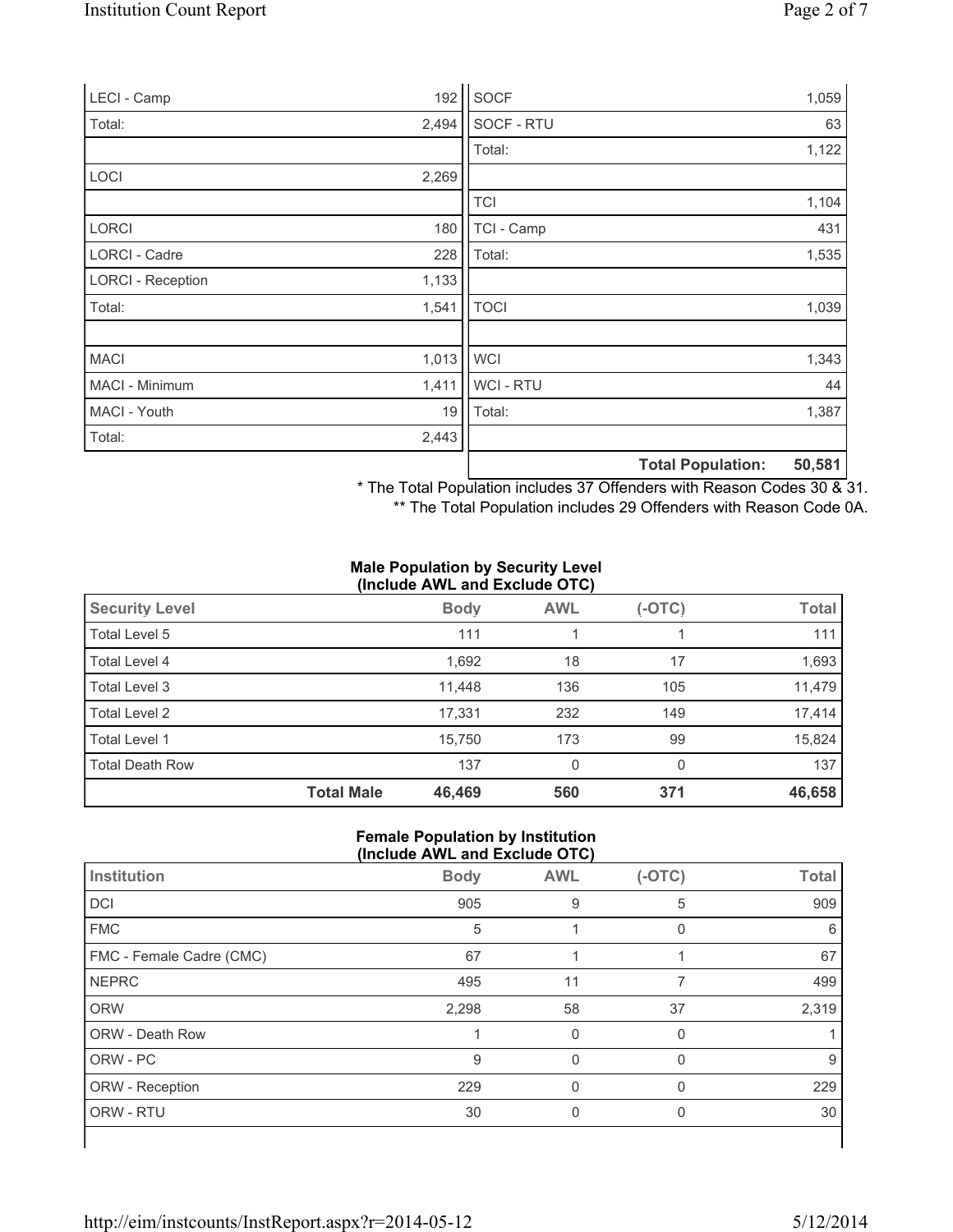| <b>Total Female</b>      | 4.039  | 80  | 50  | 4,069  |
|--------------------------|--------|-----|-----|--------|
|                          |        |     |     |        |
| <b>Total Population:</b> | 50,508 | 640 | 421 | 50,727 |

#### **Male Population by Institution: Security Level 5 (Include AWL and Exclude OTC)**

| Institution  |                      | <b>Body</b> | <b>AWL</b> | $(-OTC)$ | <b>Total</b> |
|--------------|----------------------|-------------|------------|----------|--------------|
| <b>MANCI</b> |                      |             |            |          |              |
| <b>OSP</b>   |                      | 106         |            |          | 106          |
| SOCF         |                      |             |            |          |              |
|              | <b>Total Level 5</b> | 111         |            |          |              |

#### **Male Population by Institution: Security Level 4 (Include AWL and Exclude OTC)**

| <b>Institution</b>                | <b>Body</b>    | <b>AWL</b>                | $(-OTC)$            | <b>Total</b>     |
|-----------------------------------|----------------|---------------------------|---------------------|------------------|
| ACI                               | 1              | $\mathsf 0$               | $\mathbf 0$         | 1                |
| ACI - PC                          | $\overline{2}$ | $\mathbf 0$               | $\mathbf 0$         | $\overline{2}$   |
| CRC                               | 8              | $\mathsf{O}\xspace$       | $\mathsf 0$         | 8                |
| FMC - Intensive Care - Male (CMC) | 1              | $\mathsf{O}\xspace$       | $\mathbf 0$         | 1                |
| <b>LECI</b>                       | $\overline{7}$ | $\mathsf{O}\xspace$       | $\mathbf 0$         | 7                |
| LOCI                              | 1              | $\mathsf 0$               | $\mathsf{O}\xspace$ |                  |
| LORCI                             | 3              | 1                         | 1                   | 3                |
| <b>LORCI - Cadre</b>              | 1              | $\mathsf{O}\xspace$       | $\mathbf 0$         | 1                |
| <b>LORCI - Reception</b>          | 1              | $\mathsf 0$               | $\mathbf 0$         |                  |
| <b>MANCI</b>                      | 15             | 1                         | 1                   | 15               |
| MCI                               | $\overline{2}$ | $\mathsf{O}\xspace$       | $\mathbf 0$         | $\overline{2}$   |
| <b>OSP</b>                        | 318            | $\overline{2}$            | $\overline{2}$      | 318              |
| <b>RCI</b>                        | 9              | $\mathsf 0$               | $\mathsf 0$         | $\boldsymbol{9}$ |
| SCI                               | 1              | $\mathsf 0$               | $\mathbf 0$         | 1                |
| <b>SOCF</b>                       | 1,020          | 10                        | $\boldsymbol{9}$    | 1,021            |
| SOCF - RTU                        | 59             | $\mathsf 0$               | $\mathsf{O}\xspace$ | 59               |
| <b>TCI</b>                        | 9              | $\mathsf{O}\xspace$       | $\mathbf 0$         | $9\,$            |
| <b>TOCI</b>                       | 228            | $\ensuremath{\mathsf{3}}$ | $\sqrt{3}$          | 228              |
| <b>WCI</b>                        | 3              | $\mathbf{1}$              | $\mathbf{1}$        | 3                |
| WCI - RTU                         | 3              | $\mathsf{O}\xspace$       | $\mathbf 0$         | 3                |
| <b>Total Level 4</b>              | 1,692          | 18                        | 17                  | 1,693            |

### **Male Population by Institution: Security Level 3**

| (Include AWL and Exclude OTC) |             |     |          |        |
|-------------------------------|-------------|-----|----------|--------|
| <b>Institution</b>            | <b>Body</b> | AWL | $(-OTC)$ | Totall |
|                               |             |     |          |        |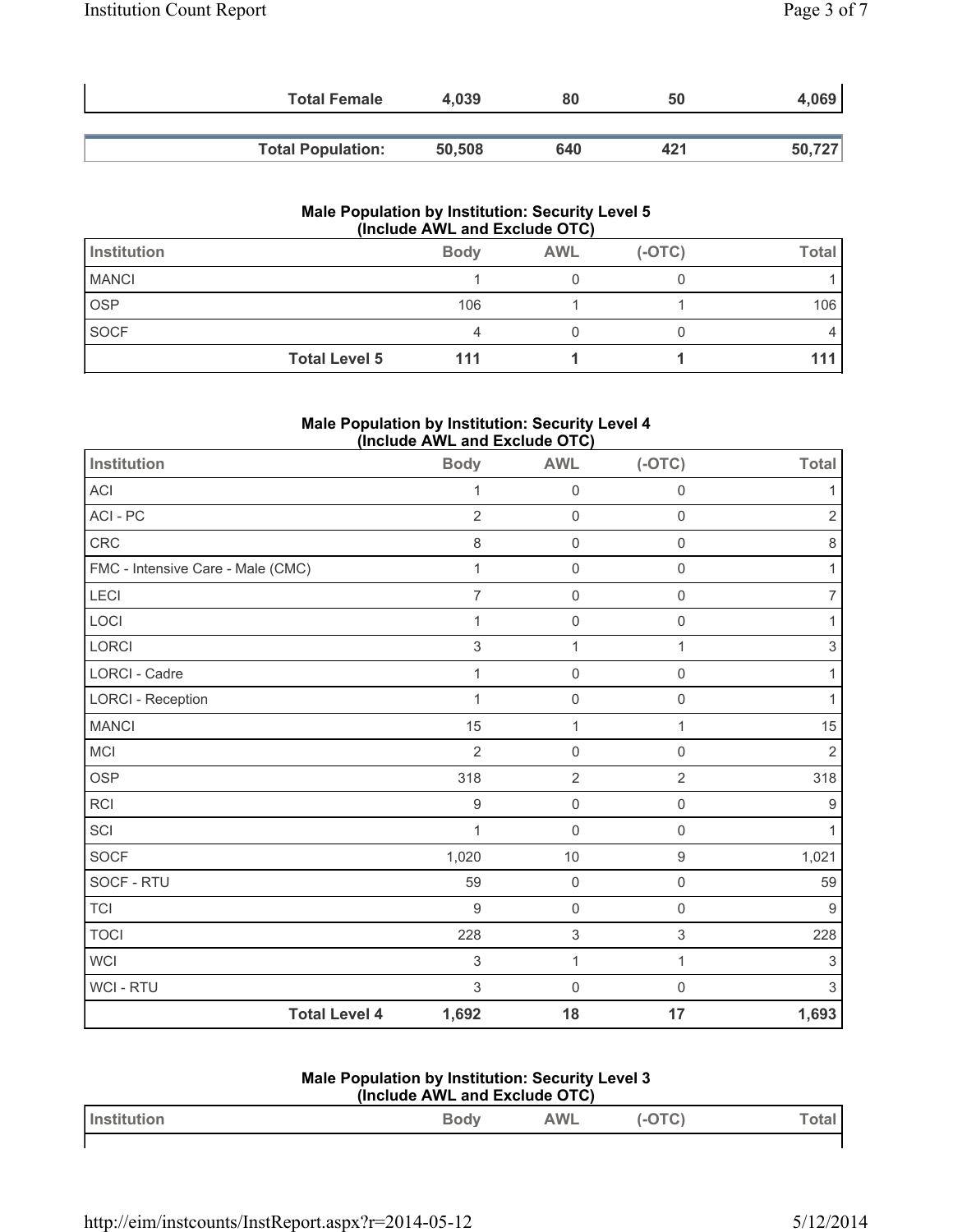| ACI                               | 19                        | $\mathbf{1}$        | $\boldsymbol{0}$    | 20                  |
|-----------------------------------|---------------------------|---------------------|---------------------|---------------------|
| ACI - PC                          | 75                        | $\mathsf{O}\xspace$ | $\mathsf 0$         | 75                  |
| <b>BECI</b>                       | 15                        | $\mathsf{O}\xspace$ | $\mathsf{O}\xspace$ | 15                  |
| CCI                               | $\mathsf 3$               | $\mathsf 0$         | $\mathsf{O}\xspace$ | $\mathfrak{S}$      |
| CRC                               | 54                        | $\,8\,$             | 5                   | 57                  |
| CRC - Cadre                       | 211                       | $\mathsf{O}\xspace$ | $\boldsymbol{0}$    | 211                 |
| CRC - Reception                   | 725                       | 19                  | 14                  | 730                 |
| CRC - RTU                         | 97                        | $\mathsf{O}\xspace$ | $\mathsf{O}\xspace$ | 97                  |
| <b>FMC</b>                        | $\ensuremath{\mathsf{3}}$ | $\mathsf 0$         | $\mathsf 0$         | $\sqrt{3}$          |
| FMC - Intensive Care - Male (CMC) | 8                         | $\mathsf{O}\xspace$ | $\mathsf{O}\xspace$ | $\,8\,$             |
| GCI                               | $\mathsf{O}\xspace$       | $\mathbf 1$         | $\mathbf 1$         | $\mathsf{O}\xspace$ |
| LAECI                             | 8                         | $\mathsf{O}\xspace$ | $\mathsf 0$         | $\,8\,$             |
| LECI                              | 2,212                     | 23                  | 17                  | 2,218               |
| LOCI                              | 4                         | $\mathsf{O}\xspace$ | $\mathsf{O}\xspace$ | $\overline{4}$      |
| <b>LORCI</b>                      | 63                        | 12                  | 10                  | 65                  |
| LORCI - Cadre                     | 219                       | $\mathsf{O}\xspace$ | $\mathsf{O}\xspace$ | 219                 |
| <b>LORCI - Reception</b>          | 604                       | $10$                | $\,8\,$             | 606                 |
| <b>MACI</b>                       | 4                         | $\mathsf{O}\xspace$ | $\mathsf 0$         | 4                   |
| MACI - Youth                      | 3                         | $\mathsf 0$         | $\mathsf 0$         | $\mathfrak{S}$      |
| <b>MANCI</b>                      | 2,011                     | 16                  | 14                  | 2,013               |
| MCI                               | 16                        | $\mathsf{O}\xspace$ | $\mathsf{O}\xspace$ | 16                  |
| <b>NCCI</b>                       | $\,6\,$                   | $\mathsf 0$         | $\mathsf 0$         | $\,6$               |
| NCI                               | 5                         | $\mathsf 0$         | $\mathsf 0$         | 5                   |
| <b>OSP</b>                        | 11                        | $\mathsf 0$         | $\mathsf 0$         | 11                  |
| PCI                               | 46                        | 4                   | $\mathbf{1}$        | 49                  |
| <b>RCI</b>                        | 1,921                     | 20                  | 16                  | 1,925               |
| <b>RICI</b>                       | $9\,$                     | $\mathsf{O}\xspace$ | $\mathbf 0$         | $\boldsymbol{9}$    |
| SCI                               | $\overline{7}$            | $\mathsf{O}\xspace$ | $\mathsf{O}\xspace$ | $\overline{7}$      |
| SOCF                              | 35                        | $\mathsf{O}\xspace$ | $\mathsf{O}\xspace$ | 35                  |
| SOCF - RTU                        | $\overline{4}$            | $\mathsf{O}\xspace$ | $\mathsf{O}\xspace$ | $\overline{4}$      |
| TCI                               | 996                       | $\,8\,$             | $\,8\,$             | 996                 |
| TCI - Camp                        | $\mathbf{1}$              | $\mathsf{O}\xspace$ | $\mathsf{O}\xspace$ | 1                   |
| <b>TOCI</b>                       | 749                       | $\mathsf 3$         | $\mathbf{1}$        | 751                 |
| WCI                               | 1,263                     | 11                  | $10$                | 1,264               |
| <b>WCI - RTU</b>                  | 41                        | $\mathsf{O}\xspace$ | $\mathsf{O}\xspace$ | 41                  |
| <b>Total Level 3</b>              | 11,448                    | 136                 | 105                 | 11,479              |

## **Male Population by Institution: Security Level 2**

| (Include AWL and Exclude OTC) |      |            |        |       |
|-------------------------------|------|------------|--------|-------|
| <b>I</b> Institution          | Bodv | <b>AWL</b> | (-OTC) | Total |
|                               |      |            |        |       |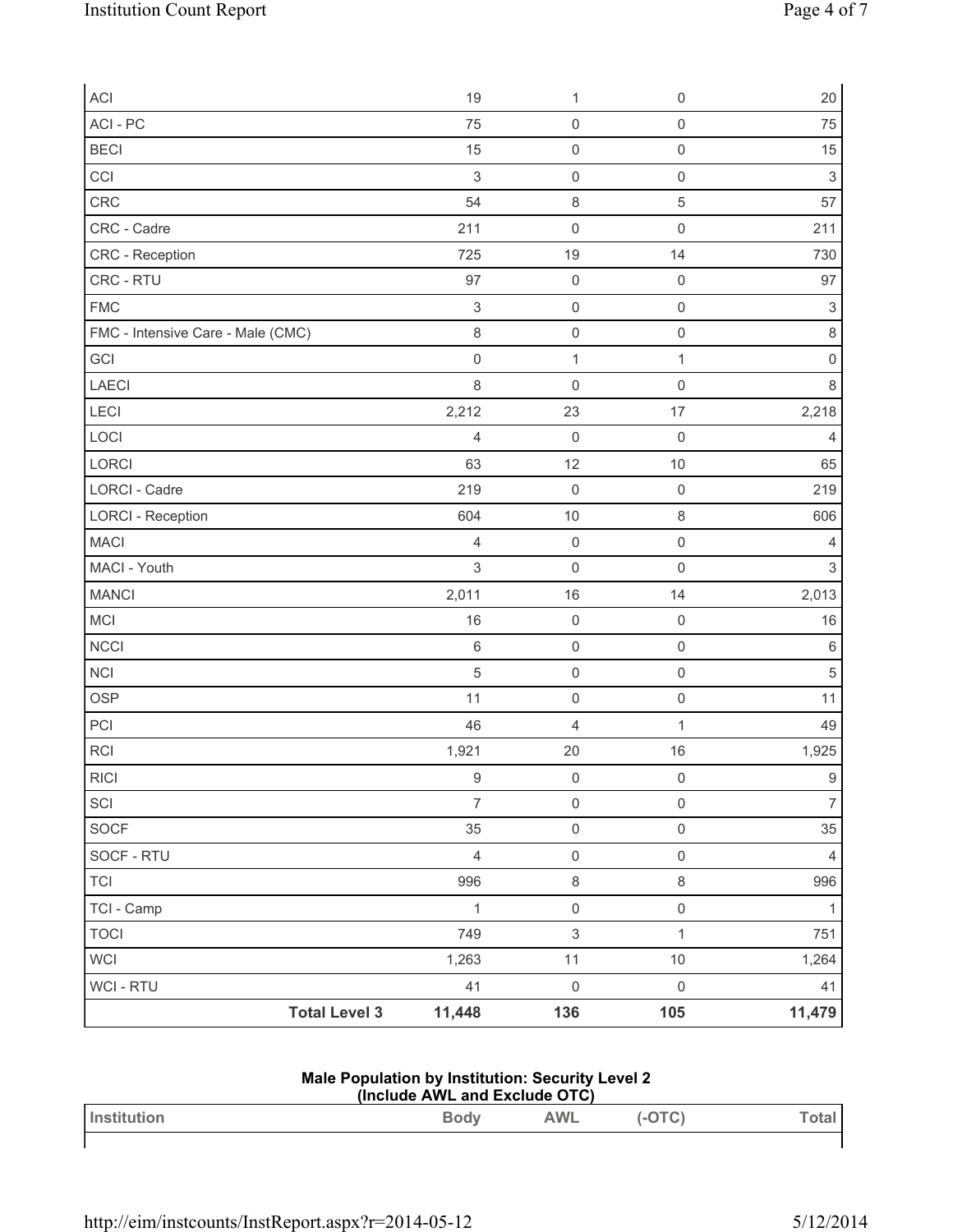| ACI                               | 563            | $\mathsf{O}\xspace$     | $\mathsf{O}\xspace$      | 563            |
|-----------------------------------|----------------|-------------------------|--------------------------|----------------|
| ACI - PC                          | 73             | $\mathsf{O}\xspace$     | $\mathsf{O}\xspace$      | 73             |
| <b>ACI - RTU</b>                  | 81             | $\mathbf 0$             | $\mathsf{O}\xspace$      | 81             |
| <b>BECI</b>                       | 1,562          | 19                      | 11                       | 1,570          |
| CCI                               | 1,717          | $\hbox{9}$              | $\overline{7}$           | 1,719          |
| CRC                               | 112            | $\overline{2}$          | $\mathbf 1$              | 113            |
| CRC - Cadre                       | 62             | $\mathsf{O}\xspace$     | $\mathsf{O}\xspace$      | 62             |
| CRC - Reception                   | 227            | 10                      | 8                        | 229            |
| CRC - RTU                         | 23             | $\mathsf{O}\xspace$     | $\mathsf 0$              | 23             |
| <b>FMC</b>                        | 12             | $\mathsf{O}\xspace$     | $\mathsf{O}\xspace$      | 12             |
| FMC - Intensive Care - Male (CMC) | 22             | $\mathsf{O}\xspace$     | $\mathsf{O}\xspace$      | 22             |
| GCI                               | 781            | $\overline{\mathbf{4}}$ | $\overline{4}$           | 781            |
| GCI - Camp                        | $\mathbf 1$    | 0                       | $\mathsf{O}\xspace$      | 1              |
| LAECI                             | 1,222          | 25                      | 12                       | 1,235          |
| LECI                              | 76             | $\mathsf{O}\xspace$     | $\mathsf{O}\xspace$      | 76             |
| LOCI                              | 1,068          | 9                       | $\overline{\mathcal{I}}$ | 1,070          |
| LORCI                             | 77             | 10                      | $\boldsymbol{9}$         | 78             |
| LORCI - Cadre                     | $\overline{4}$ | $\mathbf 0$             | $\mathbf 0$              | 4              |
| <b>LORCI - Reception</b>          | 352            | 14                      | 13                       | 353            |
| <b>MACI</b>                       | 1,009          | $\hbox{9}$              | 5                        | 1,013          |
| MACI - Youth                      | 16             | $\mathsf{O}\xspace$     | $\mathsf{O}\xspace$      | 16             |
| <b>MANCI</b>                      | 101            | $\mathbf{1}$            | $\mathbf{1}$             | 101            |
| MANCI - Camp                      | $\overline{2}$ | $\mathbf 0$             | $\mathsf 0$              | $\overline{2}$ |
| MCI                               | 1,705          | 28                      | 16                       | 1,717          |
| MCI - Camp                        | 1              | $\mathsf{O}\xspace$     | $\mathbf 0$              | $\mathbf{1}$   |
| <b>NCCI</b>                       | 1,602          | 15                      | 13                       | 1,604          |
| $\sf NCI$                         | 1,732          | $30\,$                  | 23                       | 1,739          |
| PCI                               | 816            | 19                      | $\mathsf 3$              | 832            |
| RCI                               | 216            | $\mathbf{1}$            | $\mathsf{O}\xspace$      | 217            |
| RICI                              | 830            | $\hbox{9}$              | $\overline{2}$           | 837            |
| SCI                               | 1,069          | 17                      | 13                       | 1,073          |
| <b>TCI</b>                        | 57             | $\mathsf{O}\xspace$     | $\mathsf{O}\xspace$      | 57             |
| TCI - Camp                        | $\mathbf{1}$   | $\mathsf{O}\xspace$     | $\mathbf 0$              | $\mathbf{1}$   |
| <b>TOCI</b>                       | 62             | $\mathbf 1$             | $\mathbf{1}$             | 62             |
| WCI                               | 77             | $\mathsf{O}\xspace$     | $\mathsf 0$              | $77 \,$        |
| <b>Total Level 2</b>              | 17,331         | 232                     | 149                      | 17,414         |

### **Male Population by Institution: Security Level 1**

| (Include AWL and Exclude OTC) |      |     |  |       |
|-------------------------------|------|-----|--|-------|
| <b>Institution</b>            | Bodv | AWL |  | Total |

 $\mathsf{I}$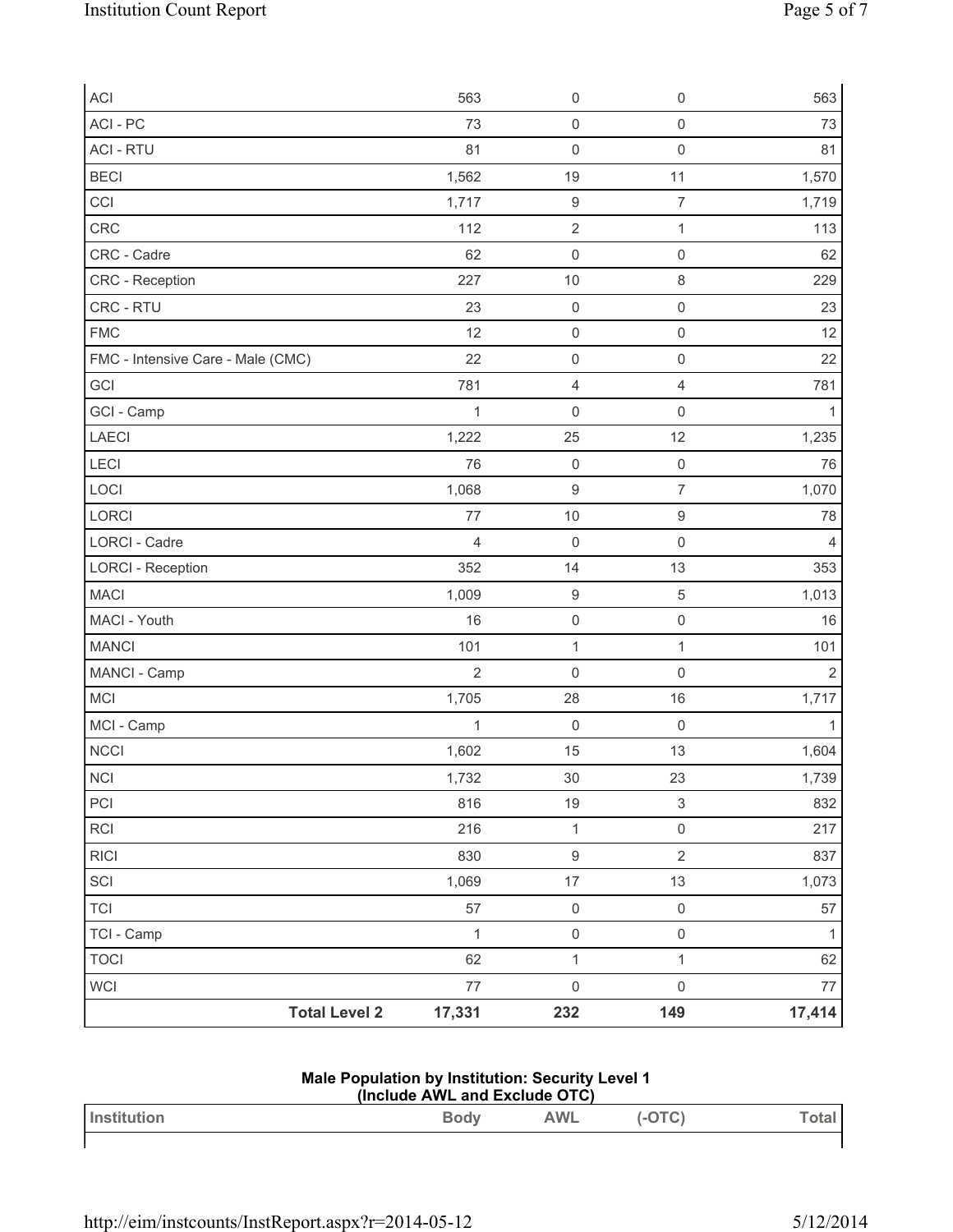| ACI                               | 748            | $\overline{2}$            | 1                         | 749            |
|-----------------------------------|----------------|---------------------------|---------------------------|----------------|
| ACI - PC                          | 28             | $\mathsf{O}\xspace$       | $\mathsf{O}\xspace$       | 28             |
| <b>ACI - RTU</b>                  | 42             | $\mathsf{O}\xspace$       | $\mathsf 0$               | 42             |
| <b>BECI</b>                       | 680            | 17                        | $\boldsymbol{9}$          | 688            |
| <b>BECI</b> - Camp                | 486            | $\mathbf{1}$              | $\mathbf{1}$              | 486            |
| CCI                               | 892            | $\overline{4}$            | $\mathsf 0$               | 896            |
| CRC                               | 48             | $\mathsf{O}\xspace$       | $\mathsf{O}\xspace$       | 48             |
| CRC - Cadre                       | $\overline{4}$ | $\mathsf{O}\xspace$       | $\mathsf{O}\xspace$       | $\overline{4}$ |
| CRC - Reception                   | 175            | $\overline{7}$            | $\overline{7}$            | 175            |
| CRC - RTU                         | 8              | $\mathsf 0$               | $\mathsf{O}\xspace$       | $\,8\,$        |
| <b>FMC</b>                        | 349            | $\ensuremath{\mathsf{3}}$ | $\mathsf{O}\xspace$       | 352            |
| FMC - Intensive Care - Male (CMC) | 10             | $\mathsf 0$               | $\mathsf{O}\xspace$       | 10             |
| GCI                               | 462            | 10                        | 6                         | 466            |
| GCI - Camp                        | 751            | $\mathsf 0$               | $\mathsf{O}\xspace$       | 751            |
| <b>GCI-RTU</b>                    | $\overline{2}$ | $\mathsf{O}\xspace$       | $\mathsf{O}\xspace$       | $\sqrt{2}$     |
| LAECI                             | 555            | $\overline{7}$            | $\sqrt{5}$                | 557            |
| LECI                              | $\overline{7}$ | $\mathsf{O}\xspace$       | $\mathsf{O}\xspace$       | $\overline{7}$ |
| LECI - Camp                       | 192            | $\mathsf{O}\xspace$       | $\mathsf 0$               | 192            |
| LOCI                              | 1,196          | $\overline{4}$            | $\ensuremath{\mathsf{3}}$ | 1,197          |
| LORCI                             | 36             | $\,8\,$                   | $\,6$                     | 38             |
| <b>LORCI - Cadre</b>              | 4              | $\mathsf 0$               | $\mathsf 0$               | $\overline{4}$ |
| <b>LORCI - Reception</b>          | 174            | $\mathsf g$               | $\boldsymbol{9}$          | 174            |
| MACI - Minimum                    | 1,411          | 17                        | 13                        | 1,415          |
| <b>MANCI</b>                      | 12             | $\,$ 5 $\,$               | $\,$ 3 $\,$               | 14             |
| MANCI - Camp                      | 397            | $\mathbf{1}$              | $\mathbf{1}$              | 397            |
| <b>MCI</b>                        | 497            | $\,6\,$                   | $\mathsf{O}\xspace$       | 503            |
| MCI - Camp                        | 364            | $\mathsf{O}\xspace$       | $\mathsf{O}\xspace$       | 364            |
| <b>NCCI</b>                       | 655            | $\,8\,$                   | 6                         | 657            |
| NCCI - Camp                       | 420            | $\mathsf{O}\xspace$       | $\mathsf{O}\xspace$       | 420            |
| <b>NCI</b>                        | 762            | $\,6\,$                   | $\mathsf 3$               | 765            |
| OSP                               | $\sqrt{5}$     | $\mathsf{O}\xspace$       | $\mathsf{O}\xspace$       | 5              |
| PCI                               | 1,248          | 22                        | 13                        | 1,257          |
| <b>RICI</b>                       | 1,656          | 25                        | $\boldsymbol{9}$          | 1,672          |
| SCI                               | 1,004          | $\sqrt{5}$                | $\overline{2}$            | 1,007          |
| <b>TCI</b>                        | 41             | $\,6\,$                   | $\overline{2}$            | 45             |
| TCI - Camp                        | 429            | $\mathsf 0$               | $\mathsf{O}\xspace$       | 429            |
| <b>Total Level 1</b>              | 15,750         | 173                       | 99                        | 15,824         |

# **High Offender ID's**